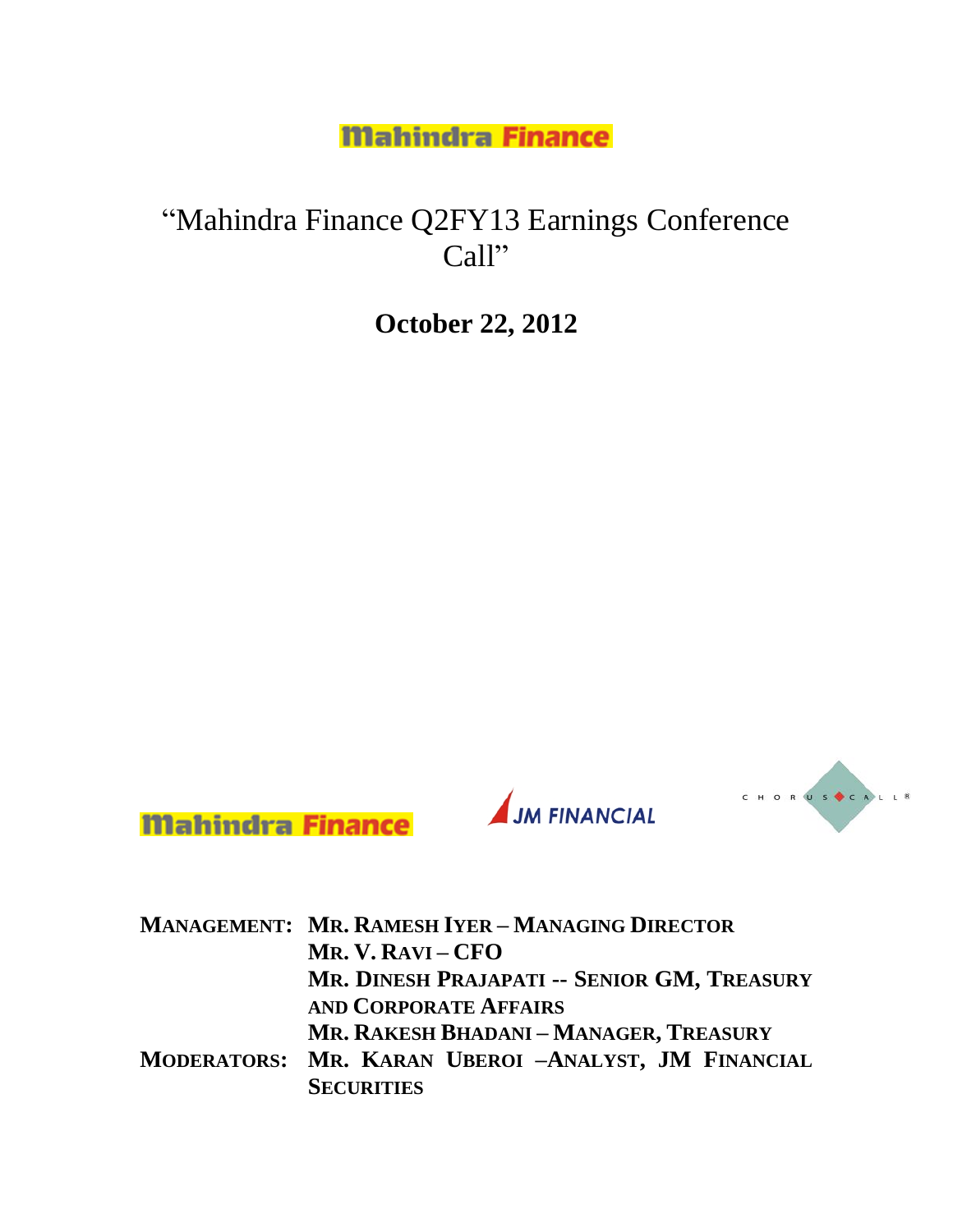- **Moderator** Ladies and gentlemen, good day, and welcome to the Q2FY13 Earnings Conference Call of Mahindra Finance hosted by JM Financial Institutional Securities Private Limited. As a reminder for the duration of this conference, all participants" lines will be in the listenonly mode and there will be an opportunity for you to ask questions at the end of today"s presentation. Should you need assistance during this conference call please signal an operator by pressing "\*" and then "0" on your touchtone telephone. Please note that this conference is being recorded. At this time I would like to hand the conference over to Mr. Karan Uberoi from JM Financials. Thank you and over to you Sir.
- **Karan Uberoi**: Thank you, welcome everybody to Mahindra & Mahindra Finance Services Earnings Call to discuss the second quarter numbers. To discuss the results we have on the call Mr. Ramesh Iyer, who is the Managing Director, Mr. Ravi, who is the CFO, Mr. Dinesh Prajapati who is the Senior General Manager, Treasury and Corporate Affairs, and Mr. Rakesh **Bhadani .55** who is the Manager, Treasury. May I request the management team to take us through the financial highlights subsequent to which we can open the floor for Q&A session, over to you Sir.
- **Dinesh Prajapati**: This is Dinesh Prajapat**i** here, thanks for giving us this opportunity to interact with you and good afternoon to all of you. I will start with the performance of the company. Mr. Iyer – our MD and Mr. V Ravi – CFO, will join us in 5 to 10 minutes, specifically, you know, be able to take your Q&A.

I will start with our performance, we have been able to have a run rate of 50% growth rate in the PAT for the first half of this financial year on a consolidated basis, similarly on the top line income front 49%. As far as the Q2 stand alone result is concerned, our income grew 44% and PAT grew 38%, and we continue to see our disbursement growth rate in the band of 25 to 26% as we have been always interacting with our investors as well as analysts and we continue to believe that the rural and semi-urban market gives the good opportunity to see the similar type of run rate going forward also for the next half of the financial year. As far as the market outlook is concerned, you have seen in the past historically, we have been able to see the second half being much better or buoyant than the first half because of the festival period, because of the post harvest cash flows being better in this marketplace. We as a management are confident enough that the second half should be more or less, at least better than the first half as we have usually been able to see in the past track record. Even though the industry has been slightly on a slower path with the economic down cycle, we have been able to continue to deliver the growth rate of 25 to 26% primarily because of our reach into those markets, because of our good customer data base, and because of our direct marketing initiative, which has helped us to contribute around 10 to 12% of our incremental business coming from this direct marketing source. At the same time, with the help of working relationship with some many dealers across the country, and many more OEMs who have started entering into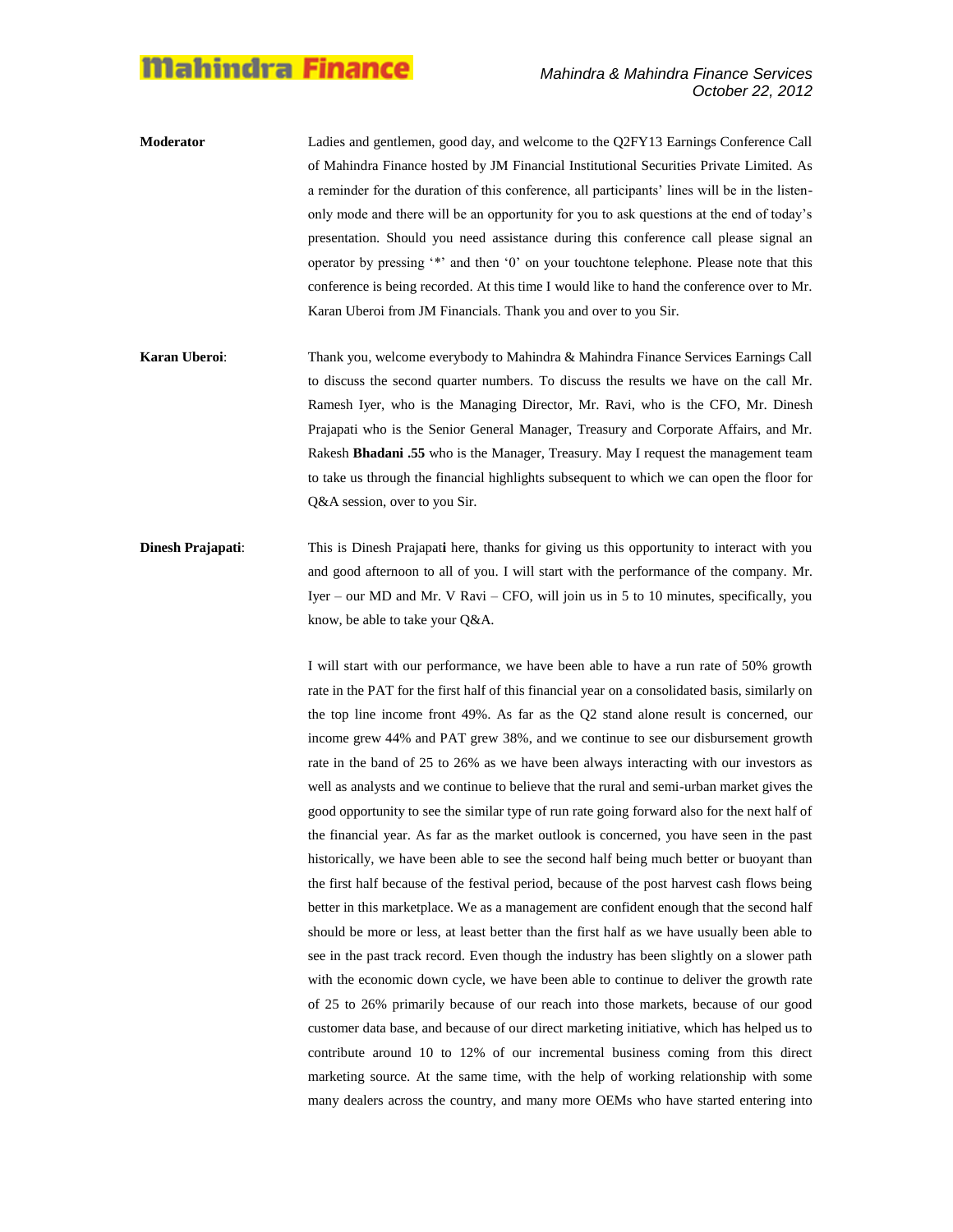#### *Mahindra & Mahindra Finance Services October 22, 2012*

those geographies have started participating with us, which has helped us to continue to deliver this kind of results in these slowdown times. As far as to be more specific, on the tractor vertical is concerned, we have seen the industry is almost flattish type of thing, and we hope that now that the monsoon has been slightly better off than what it was projected in the earlier round, we hope that the next round of crop should be a bumper crop and it should really boost the sentiment, at the same time give a better recovery for us in the second half of the financial year. Even though the tractor industry has been slow, we have been able to clock a growth rate of around 14% for the first half. Primarily on the back of our direct marketing initiative wherein we are targeting our existing customers to refer customers and through that channel we have been able to enter into non-Mahindra tractor segment, which we have in the previous year"s cycle, we have not been tapping those type of customer segment, so this is far as the business, and the performance is concerned. As far as the quality of the book is concerned, we have been able to maintain the quality of our gross NPL levels at 3.9% as we have seen in the first quarter of this financial year, so we are confident that in the quality front we should be able to hold on and probably further improve from the year-on in the next half, as I said, the cash flow in the rural and semi-urban market in the second half is far more better than the first half, as is always been in the past, what we have observed. As far as the charge to P&L is concerned, we have seen there is a one-off incremental charge as an additional provision, which we have done, which we had commented in the first quarter also on account of small ticket loan, that is personal loan and the 2-wheeler loan, so we continue to have a cumulative provision of 12.7 crores on account of that, which is at a very, very initial stage of the contract only providing for it, just as an additional safety net. At the same time, we have one-off transaction on the SME vertical, which is around 15 crores, for which we have already provided 100%, nevertheless, we are confident that this will get resolved in this quarter itself, that is the third quarter, and the dialogue with the entity has been very, very fruitful in the last 10 days and we have already got a commitment that it should addressed in the next few days time. We believe that, that is one of the transactions, which we should try to communicate. At the same time, we believe that given the kind of growth rate, there will be always, you know, on absolute term, the gross NPL will look slightly higher, but as we progress in the financial year, we should see a good recovery on account of the freshly entered contracts, which are in the lower end of the curve, primarily because what we have seen that, that is one of the reasons, why our coverage ratio has come down, is that the older asset, which we are in the bad categories or higher provision coverage category are moving out and the new contracts are not moving into those buckets, and which itself is speaking about our collection efficiency, which itself is speaking about how we are able to maintain the quality of the book, and we are confident that since these contracts, which we have entered, initial stages of the NPL buckets are more cash flow, they are having a regular cash flow paying ability, so there is enough possible opportunities that management will be able to recover a sizable portion of this contracts, which are freshly entered into and reduce the gross NPL further from the current levels going forward. You would have seen a couple of subsidiary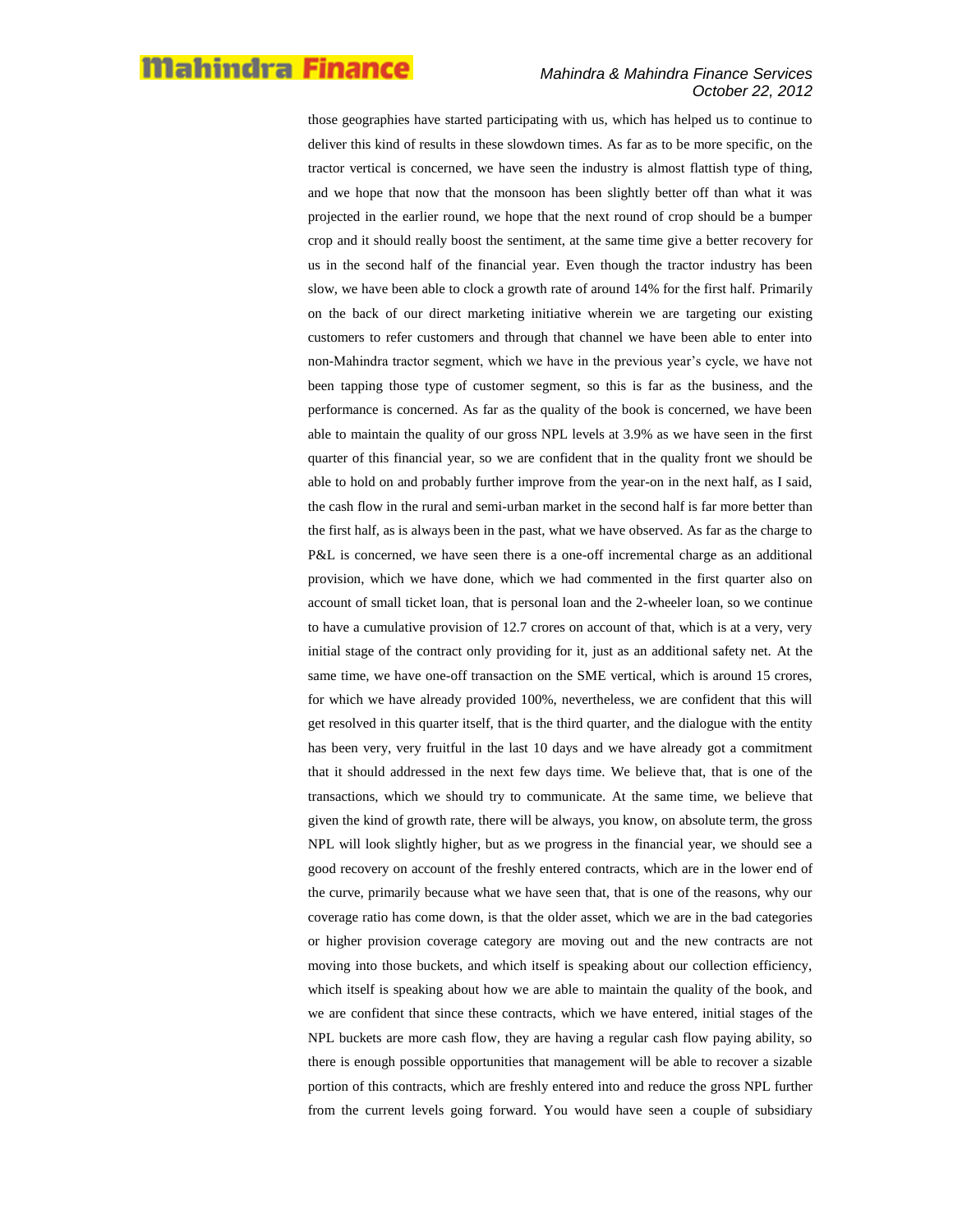#### *Mahindra & Mahindra Finance Services October 22, 2012*

companies in the form of Mahindra Insurance Broking Ltd has been able to continue to deliver what they have delivered in the first quarter of this year, and as we had spoken that last year was an aberration, so they have been able to continue to grow at much higher levels over the previous years because previous year was an aberration, so even this quarter we have maintained at PAT of 7 crores, and we believe that our subsidiary company should be able to contribute around 3.5 to 4% to our forward bottom line. Similarly on account of Mahindra Rural Housing Finance, which is another company, which we have been always bullish on, which we believe that, that is the next big thing to happen in the company, has been able to deliver again a 45% growth rate in the first half, and similarly on the PAT front, they have grown at close to 80% for the quarter. So, we are confident, on an overall basis, that we should be able to maintain our run rate going forward also. Now we have with us Mr. Iyer. I would hand the conversation to Mr. Iyer for taking us on the future outlook and specific input he would like to give.

**Ravi Iyer:** Hi, and morning everyone. Basically, we have been always of the view that the semi urban and rural market is much more buoyant than the urban market is. I think more or less, what we thought, is what we are seeing and that is what is kind of ending up as a result for us as well. Importantly, we continue to grow our assets in our approach through working almost all manufacturers now who want to look at that market, just as a side input, you know, Maruti's new car launch of Alto, has also talked about it today, that they are looking at the rural market to contribute substantial volumes to them from that product, and they have had already few meetings where the comfort to us, will be very, very important for this product. So we have moved up in our market share with Maruti, we are moving up in our market with Hyundai, with almost all commercial vehicles, both LCV and HCV manufacturers, with our tractors, now with our direct marketing initiative, which we were talking earlier. We have also penetrated into, though a small number, but we have penetrated into financing, non-Mahindra tractors as well, and the second-hand vehicle market is also holding up for us. So, if you really look at our asset growth, our disbursements growth continue to come from multiproduct approach, and we believe that, that is not just helping us grow, it is also helping us retain our margins, because then you are not under any pressure to drop rates to gain market share. You are able to hold on to your lending rates and therefore protect your margins efficiently. Importantly, this was explained again last time, with multi profile of customers, I think the holding of quality also happens. In as far as the overall quality is concerned, the cash flows in rural market has been good. Very interesting statistics we saw is, in this 6-month our collection efficiency has actually improved by 1% over the same period last year, which means that the overall flow of money has been pretty good, and secondly, our LTVs are continuing not to move up. It is still at about 70 odd percent level, and therefore the quality of asset is expected to, in my opinion, only improve from here. I would kind of urge you to look at the NPLs from two angles, one is the gross NPA numbers, and the net numbers, but the gross NPA numbers are actually coming down to an overall asset like, it you look at last September to this September, and one would always want to believe that the second half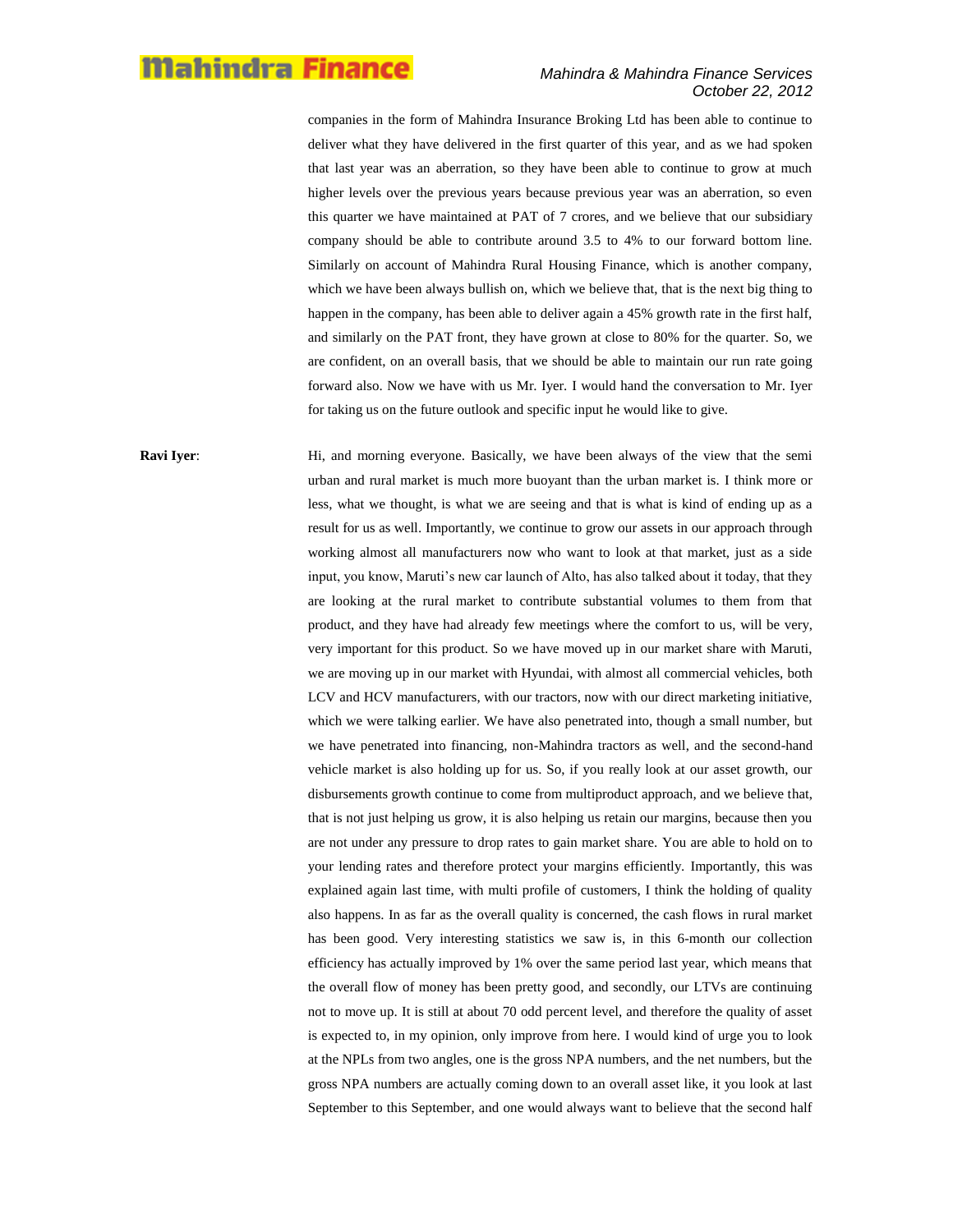#### *Mahindra & Mahindra Finance Services October 22, 2012*

being extremely a buoyant second half at all times, we have seen in the last fifteen years, one would want to forecast a much improved situation even going from here. So far as the net NPL is concerned, it is the effect of what have you provided for and again it speaks of a high quality there, because if you have really been able to solve some of your high provided assets, either in the form of repositions or recovery or settlement and what you have in place is the assets which have been financed in the last 12 months if some of them come into the NPA which is the normal nature, then I think the ability to solve them going forward is much, much higher, coupled with LTV of only 70%, the NPA being pretty fresh and new and the second half normally being a much, much better half, I think we want to be very, very bullish on what we see as quality of assets going forward from here. We are confident from our side that there could be some drop in borrowing cost going forward and there is no urgency for us to pass it on to the customers and therefore one can see further improvement to margin if the borrowing cost had to come down from here. So, I would very strongly think that overall asset growth can even be as buoyant or even more exciting than what it looks to be. The margins can surely be protected even at this stage from here. It can rather improve if the borrowing cost had to come down. Our initiatives to bring down the overheads, our initiatives to control quality has worked well for us and therefore improvement even in that front with whatever percentage possible, 0.5% to 1% overall possible. I think we want to forecast that maintaining the return on assets at the current level or an improved level from here is definitely a doable proposition. The two subsidiaries of ours, the insurance subsidiary as well as the housing subsidiary continue to perform the way we expected them to. Again, insurance subsidiary is not a comparable figure because last year due to regulatory changes, the profits were pretty low, but just look at absolute basis they have made 14 crores of PAT in the six months. I think that is a good number to look at from the overall perceptive. So far as the rural housing is concerned, they are maintaining their aggressive stand of both asset growth as well as profitability growth. They have also maintained 60-70 % plus growth over the base, small base nevertheless, but at least the trend is very clear that we will be able to double the balance sheet on a year-to-year basis if the trend that is visible, so they will also add to growth of this company decently well. So overall if you ask me I want to continue to forecast that the semi-urban and rural market even in the first six months, which is climatically not a very favorable period has done much, much better. Monsoon even though delayed are fortunately turned out to be average in most of the locations. Most of the manufactures have announced either product or dealership network to support their growth from the semi-urban and rural market. Our own increased network in this geography and increased employee strength in this geography, coupled with our direct marketing initiate of reaching out to customers which are large in number, is going to be the direction through which we want to forecast our growth and as I mentioned all products that we working with today with multi profile of customers will be a very focused approach towards ensuring quality control and our legal internal vertical that we created to follow up and collect for disposal losses or delayed collection, I mean high bucket NPAs etc have produced phenomenal results, which is what one would see, the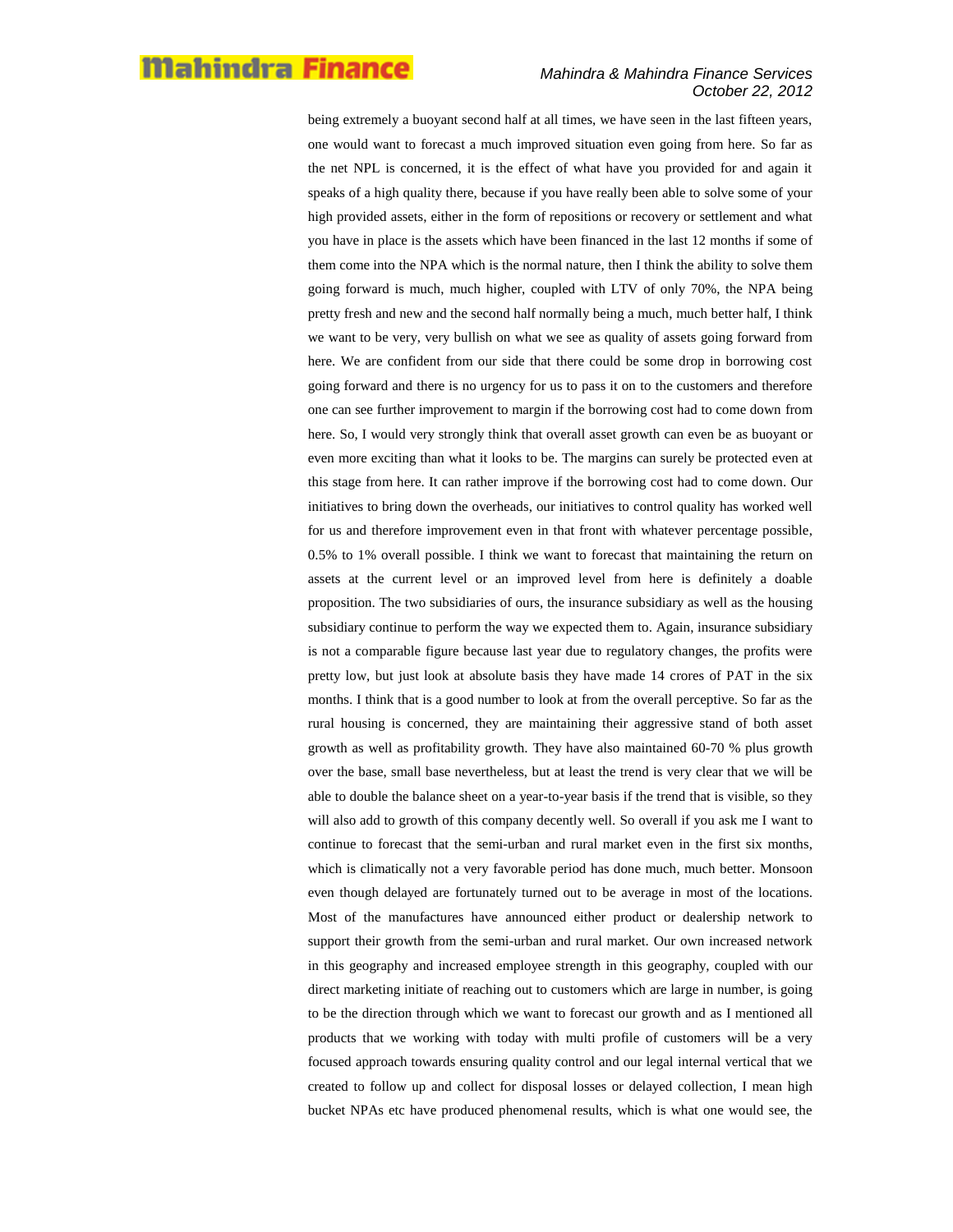#### *Mahindra & Mahindra Finance Services October 22, 2012*

reason for the coverage coming down, because high-provided assets go out, and in its place when the first bucket assets come in, one would see a coverage to be a little low, but I would think rather than looking at the coverage being a little low, one has to start looking at it as a fresh NPA coming in, which are easily solvable and therefore the quality can be maintained at a much, much higher level. I would think summarily these are the directions, there is no pressure on the liquidity front as far as we are concerned, the banking support is good, our ability to borrow from the retail markets have been good, our deposit programs have been well accepted, and our ability to issue bonds etc has also worked well for us to be able to raise money. Insurance company support has been pretty good. No ALM mismatch as happened. No fundamental change to any our past has been done, we continue to aggressively provide. One would also see from our past maturity of securitized portfolio, how we get a right pack, which also is another direction to look at, how the quality of assets have been performing. The resale prices of the assets are held on, so therefore repossession is a good answer to liquidating difficult assets in case of you repossess them. So, I think summarily, things are going in our favor, and it seems to work well for us, and almost everybody we are associated with, seems to be enjoying this relationship for them to associate even more stronger to get us more business. So, I would want to kind of stop there to say that on an overall basis we continue to be very positive in our going forward from here. Thank you.

- **Moderator** Thank you very much Sir. Ladies and gentlemen, we will now begin the question and answer session. Our first question is from Ashish Sharma of Enam Asset Management. Please go ahead.
- Ashish Sharma: Just wanted to get a sense on the strong growth sequentially in the auto utiliary segment, which is M&M vehicles, what sub segments actually help to grow strongly in Q2 Sir.
- **Ramesh Iyer:** See if you look at M&M themselves, are doing extremely well in the Bolero and the pickups and all those vehicles. Their volumes have gone up. In fact, they have been short supply products. And that has helped us get additional market share and I must also add here quickly that, you know, some of the banks otherwise, who are may be little more stronger in the past, we also see them go a little slow on the retail front, so I would think that is also an additional opportunity for us to even grow further. But otherwise largely contributed from pickup and Boleros and those set of vehicles.
- Ashish Sharma: We talked about tractor growth, tractor growth for Q2 is around sort of 17% year-onyear, and 3% sequentially, but if you just analyze the sort of amount of tractors financed, it is closer to 900 to 1000 crores sort of run rate for the last 3 quarters. Do you expect that this sort of run rate is easily maintained, I mean, irrespective of how the tractor industry actually is doing.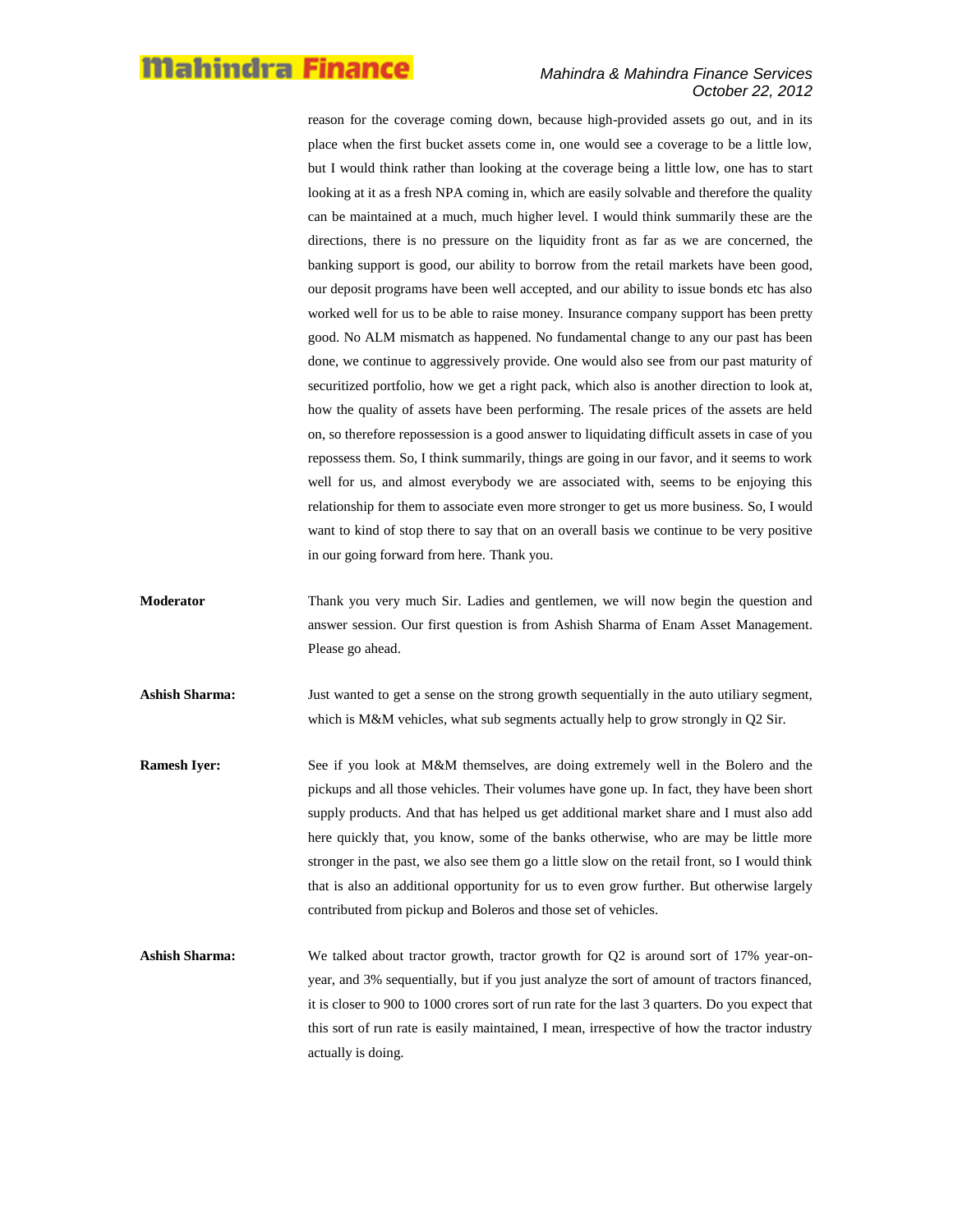#### *Mahindra & Mahindra Finance Services October 22, 2012*

- **Ramesh Iyer:** Again, if you recall what I added, we have started doing even non-Mahindra tractors. So, even though the industry may not grow as much as we think we are growing, but adding more products to this is what has helped us grow better. That is one, second is what we have also seen in the number drop of tractor, I think the farm use tractors have come down and not the contract use tractors. Therefore typically, what can happen is somebody like us who are participating in the contract use tractors, may not lose market share, while the overall number may look to have come down.
- **Ashish Sharma:** Now after the strong first half, and usually our second half is better than the first half, are we looking to up the guidance from 25 to 30%?
- **Ramesh Iyer:** Honestly speaking, we always keep saying that to maintain this 25 to 30% growth is not very difficult. I think at this stage I want to leave it that. I mean, if we can get an opportunity we may not miss that one as we kind of move along. Today, our people strength, our reach, our processes are good enough to even get 5 to 10% more growth so we do not have to add any new productivity strength for gaining more market share, but if there was an opportunity possible and if we see that in some product or some pocket, we may not miss that, but I may not want to restate a guidance at this stage to say that we want to further grow over this more aggressively.
- **Ashish Sharma:** Okay, and just one last question. The recent transaction in the Mahindra Insurance Broker, the capital gains from that is around 64 crores, is it expected to come in the second half of FY13?
- **Ramesh Iyer:** Our expectation is as much as yours. This quarter we must put efforts for the money to come in.
- **Dinesh Prajapati** We are in the final stages of entering into an agreement. The moment agreement is done, we will get them. It should come in this quarter. Reserve Bank permission, all those permissions, whatever the statutory permissions, the money is committed. It has to come. Whether it will come in the next 15 days or 45 days, depending on the various governments areas, it is only administrative thing. We have to take an administrative clearance from Reserve Bank. We have to take an administrative clearance from the other wing of Reserve Bank, so it is more of administrative clearances so we only hope that we want to expedite it. We will be very happy to get the money even today afternoon. Let us see.
- Ashish Sharma: And this last question. Again this one on the capital raising. We have already asked for approval on the AGM for capital rising. We expect to close it in Q3 or will it be …

**Ramesh Iyer:** The approach is towards that, that is why we had the board meeting, we have announced the AGM on  $6<sup>th</sup>$  November. We want to be ready from our side, everything going well.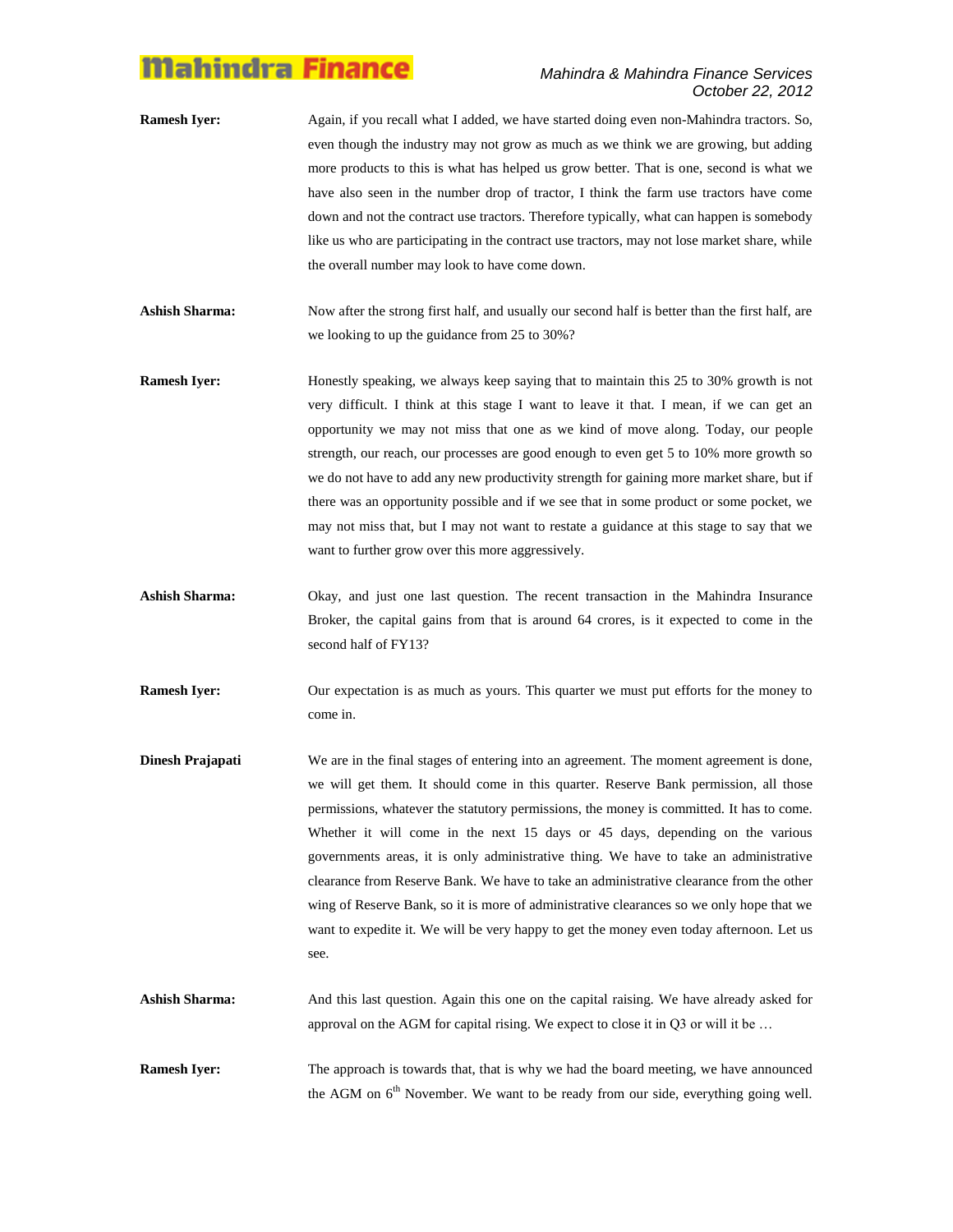We would like to raise, because it is a growth capital. Raise it at the most appropriate time and at the right price.

Ashish Sharma: This 925 crores would be next enough two to three years sort of growth.

**Ramesh Iyer:** Yes, yes, 2 years at least.

**Moderator** Thank you very much, our next question is from Ritesh Nambiar of UTI Mutual Fund. Please go ahead.

**Ritesh Nambiar**: Just wanted some clarity on the construction equipment segment . How is the onset of pool performing? Because there is some stress seen in your peer"s portfolio.

**Ramesh Iyer:** Let me kind of explain to you, whenever you are, let us say, the number one player in the segment, and you have a very high market share, right, those are the ones who normally get severely impacted when the market conditions change. When you are just, you know, one of the players doing a small, small percentage of the overall assets, one is your very choosy about it, secondly, you are very selective in terms of the geography you want to work with, and three, you don't have to protect market share by doing things, which are difficult to handle. So we are very particular on our LTV. We are very particular on our rates, we are particular on the period for which we give, and we are very selective about whom are we trying to support. Fortunately for us, that being the condition, we are not able to yet see a pressure on our collection efficiency, but it may be wrong for me to say that all my customers are paying on or before the due date. It may not be. There are some delays because ultimately the contractor collections are delayed possibly from the Government Treasury etc, so it may delay, but we are not overly concerned to say, is it going to impact our asset quality, may not. Because we are a small player.

**Ritesh Nambiar:** Sir, majority of the addition, which has happened in this quarter is from which segment.

**Ramesh Iyer:** No, no. I think car would be one, which would have shown some decent growth for us. It may not be from construction equipment, the majority of the growth.

**Diensh Prajapati:** UV is the highest growth for us, because Mahindra themselves are growing at 20% odd percent there.

**Dinesh Prajapati:** Followed by car.

**Ramesh Iver:** And then followed by car.

**Dinesh Prajapati:** Followed by tractor, followed by pre-owned vehicle, and followed by CE.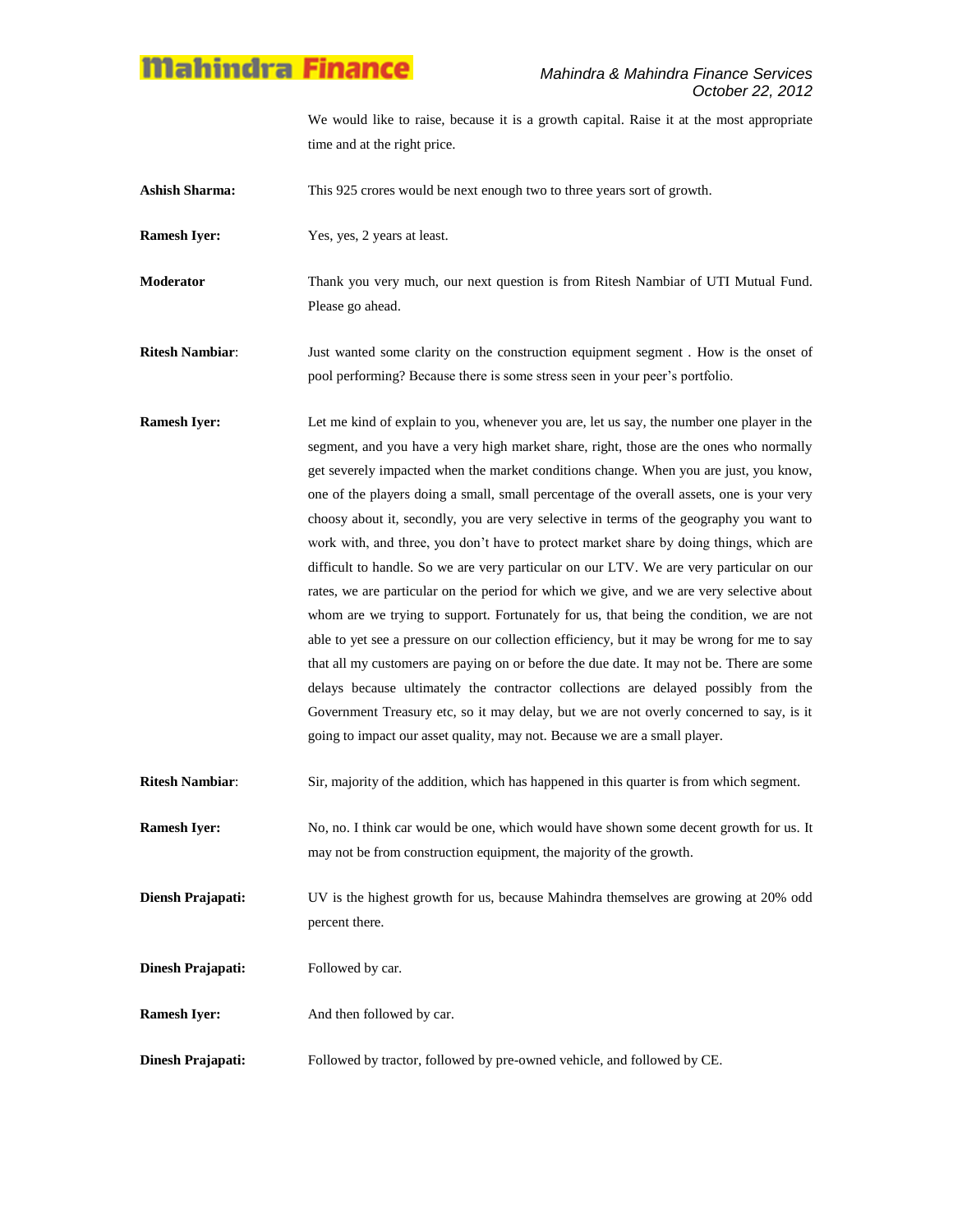#### *Mahindra & Mahindra Finance Services October 22, 2012*

**Ramesh Iyer:** Actually, if you look at the priority, we continue to remain a dominant player for UV, tractor, car, and then construction equipment, commercial vehicle, and second hand vehicle are the last two products, which has been introduced 18 months back, and we are kind of going at a very, very normal rate and not at a very aggressive pace.

**Ritesh Nambiar**: Could you touch base upon your JV, Mahindra Finance LLC.

**Ramesh Iyer:** JV at the US.

**Ritesh Nambiar**: Yes.

- **Dinesh Prajapati:** Okay, we have already built about, I think about more than a year now, April 4, we started the company, 2011. Now in October 2012, it is roughly about 18 months, 18 months is over, but we already built a portfolio of Dollars 210 million there. On day one it is was a profitable company amidst all the problems in US, this is one of the very few probably finance companies making money. So far, this year, we have made to close to about \$300,000.
- **Moderator** Thank you very much. Our next question is from Subramanium PS of Sundaram Mutual Fund. Please go ahead.
- **Subramanium PS:** My query was, again the asset quality, if you could just throw some color on any pockets of stress that you are seeing with this. While you have explained that, you know, the new incremental gross NPA is on the more near term bucket, where the credit cost will not be high, if we just look at the numbers, the provisioning to assets have actually moved up from something like 100 bps to 160 bps. So, if you could just, whatever little NPAs have happened, if you could tell us how is it that these have been formed in which pockets.
- **Ramesh Iyer:** One is, we continue to be aggressive in terms of our provisioning for personal loans and 2-wheeler portfolio is concerned, which we even explained in the first quarter. Okay, so any asset may not have become an NPA, but if you want to take up precautionary provision, we are going ahead and doing that. But if you really look at it as otherwise, the assets are grown between last September to this September, if you look at the asset base growth is about Rs 6000 crores. Okay the gross NPA would have grown by about 150 to 160 crores or so. So as a percentage of the new NPAs coming to the asset, is just about 2% or so. So it is actually lower than the company average. So, on an absolute value basis, it may look to be that we are making a provision little more, because the number of contracts have gone up, new contracts come in, and all kinds of stuff, but the good news for us as I explained is, high provided assets have gone out, and the new provisions have come in, that is the new class of assets, which have been financed last 12 months, some of them have come into NPA, as a percentage to the asset of those assets, there is no kind of an alarming signal at all whatsoever. Clearly, one would see a correction of that in the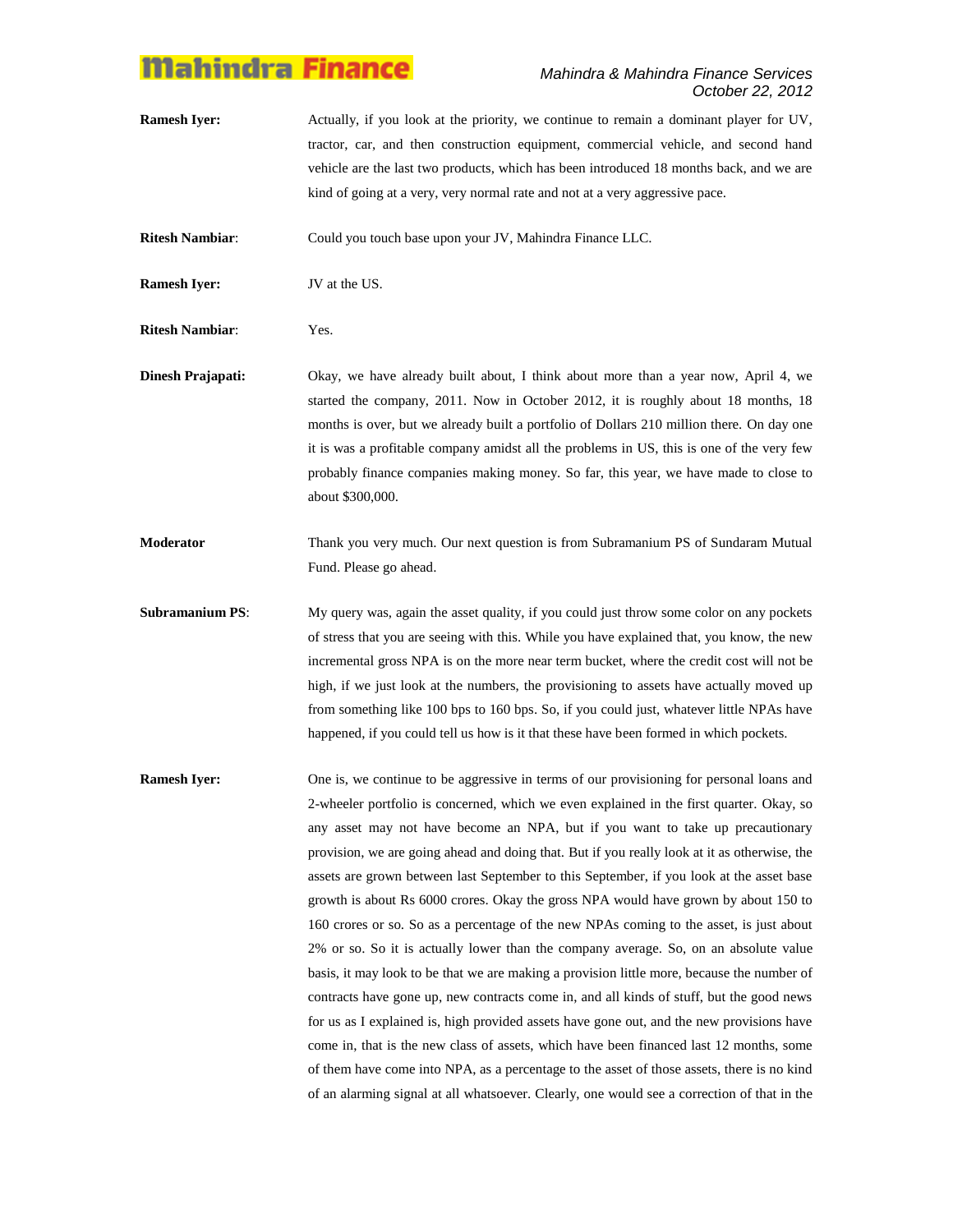second half because they have just moved into NPA, may be not be paying one installment, two installments, which were due fourth, fifth installment whatever. Once you start collecting that, one would see the same correction that you have witnessed in the past. So I don"t think we are looking at it all from a point of view of this thing slipping so very badly, is there a particular geography or any particular asset. I don"t think we are getting any signal for that type so far. Fortunately our LTVs have held up at 70% level or below 70% level. So, that is another good news for you know, when somebody defaults, if you think we need to take back the asset, I think the asset has the capability to protect the principal asset.

- **Moderator** Thank you very much, our next question is from Rajat Budhiraja of Banyan Capital. Please go ahead.
- **Rajat Budhiraja**: First of all congrats for the good set of numbers, and my question is a follow up of the previous question, basically I need to understand the NPAs are coming, specially the new NPAs, which are the pockets these are coming in, if you can just give us some figure or an idea.
- **Ramesh Iyer:** That is what I said, I don't we are seeing it from any particular geography, or any particular asset class. You will always find NPA in tractors during the first half, will go up because the money for tractors will start flowing in only from now on. So, that has been our historic 15 years. We have not seen any new trend over what we have seen last 15 years.
- **Rajat Budhiraja:** Because what I feel that your product mix is changing, to the car, so I just want to understand like what are you planning in the next year, or the next to next two years, where exactly this product mix will go.
- **Ramesh Iyer:** Again, I want to be clear, the product mix change does not mean that we are doing anything less for tractor or anything less for UV, or anything else. It is just that more products are getting added to our portfolio, typically if you look at the market share, that we have for tractors or market share that we have in the Mahindra products like UV etc, based still the same as what it used to be, 30 to 32% of their sales. In far as Maruti car is concerned, it started exactly this way, we were at 2% or 3% market share, it has now matured to a 10% market share level, 9 to 10% level. Now with the new Alto launched by Maruti, they are expecting this car to sell more in the rural market, may be our market share will improve from 10 to may be 12% level. But please understand, it is not that the overall percentage is going to tilt more towards car and we are going to move away from tractor or something, as a percentage, it may look to be that way. But on a market share basis, tractor will continue to be about 30% of what they sell, which would be roughly about 15 to 18% of our balance sheet portfolio.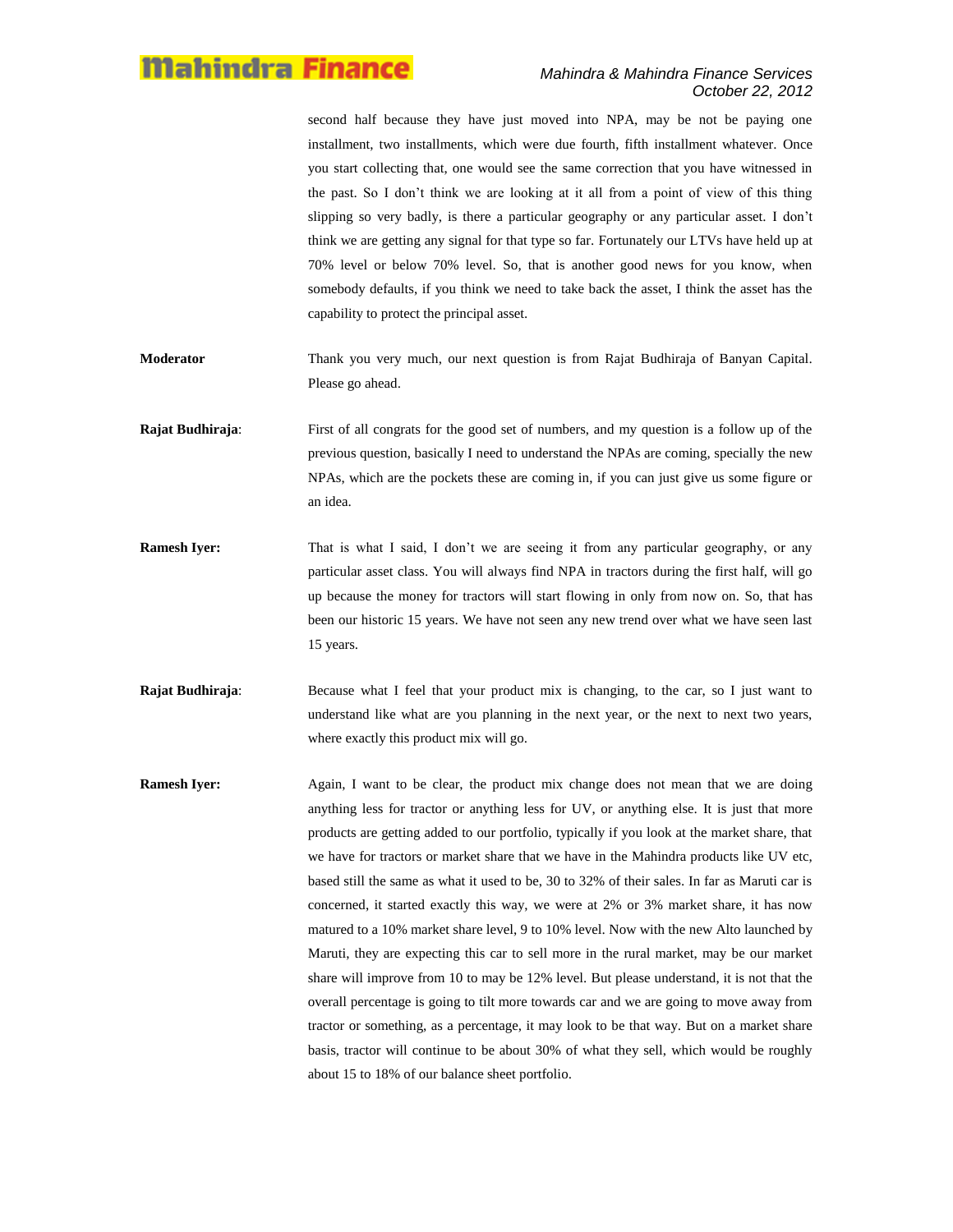**Rajat Budhiraja**: So, basically you are not targeting intentionally specially for the cars.

- **Ramesh Iyer:** I don't know, intention or otherwise, it is a good opportunity with our 650 branches, with our 2 million customer spread in 1,70,000 villages, our approach has changed to say, we will finance any product that the customer is planning to buy. Earlier we could grow only if the dealer sold certain product, because we were on a restrictive product range. Today, with our direct marketing initiative, like I said in the beginning we are able to now do some competing tractors as well about 800 to 1000 tractors per month of non Mahindra brands. So that"s is an opportunity which has opened up for us to be able to go to a customer and support him to buy what he plans to buy rather than go to a dealer and support the dealer to sell what he can sell.
- **Rajat Budhiraja** Just want to understand related to the breakup of your AUMs, so where exactly this farmrelated equipment apart from tractors would go in different breakup that you would actually go ahead.
- **Dinesh Prajapati** We are into auto space only.
- **Ramesh Iyer** What farm equipment is in your mind?
- **Rajat Budhiraja** I was talking not for tractor, but if you are financing the dealer or anything else?
- **Ramesh Iyer** That would not come as a part of tractor portfolio because if the same customer is buying the implement, but on a specific basis we don"t reach out to finance of farm implements separately if the tractor is not being bought. We finance the tractor attachment products only.
- **Rajat Budhiraja** Just going forward, the areas you were saying the growth is coming from different segment, so in terms of yield on advances or I would say spread to NIMs, what would be the sustainable margin going forward, because we have seem some regulation related to product mix, so going forward what are you thinking, what are your plans to take it to?
- **Ramesh Iyer** I think if you look at our mix now, it is a very appropriate mix of all products and it has got certain NIMs at this level. Are we seeing this NIMs to dip because the product mix change? I don"t think we are forecasting that. If the borrowing cost comes down, one would see an improvement to the tiffany, I am not saying that we have already saying that it is going to down by so much, but if at all, but I think more importantly I would suggest to look at if there is product, which is a little lower NIM, it has to contribute or offset by a better transaction cost and a lower NPA provisioning, so at the return on assets level, I don"t think we want to forecast any dip at all.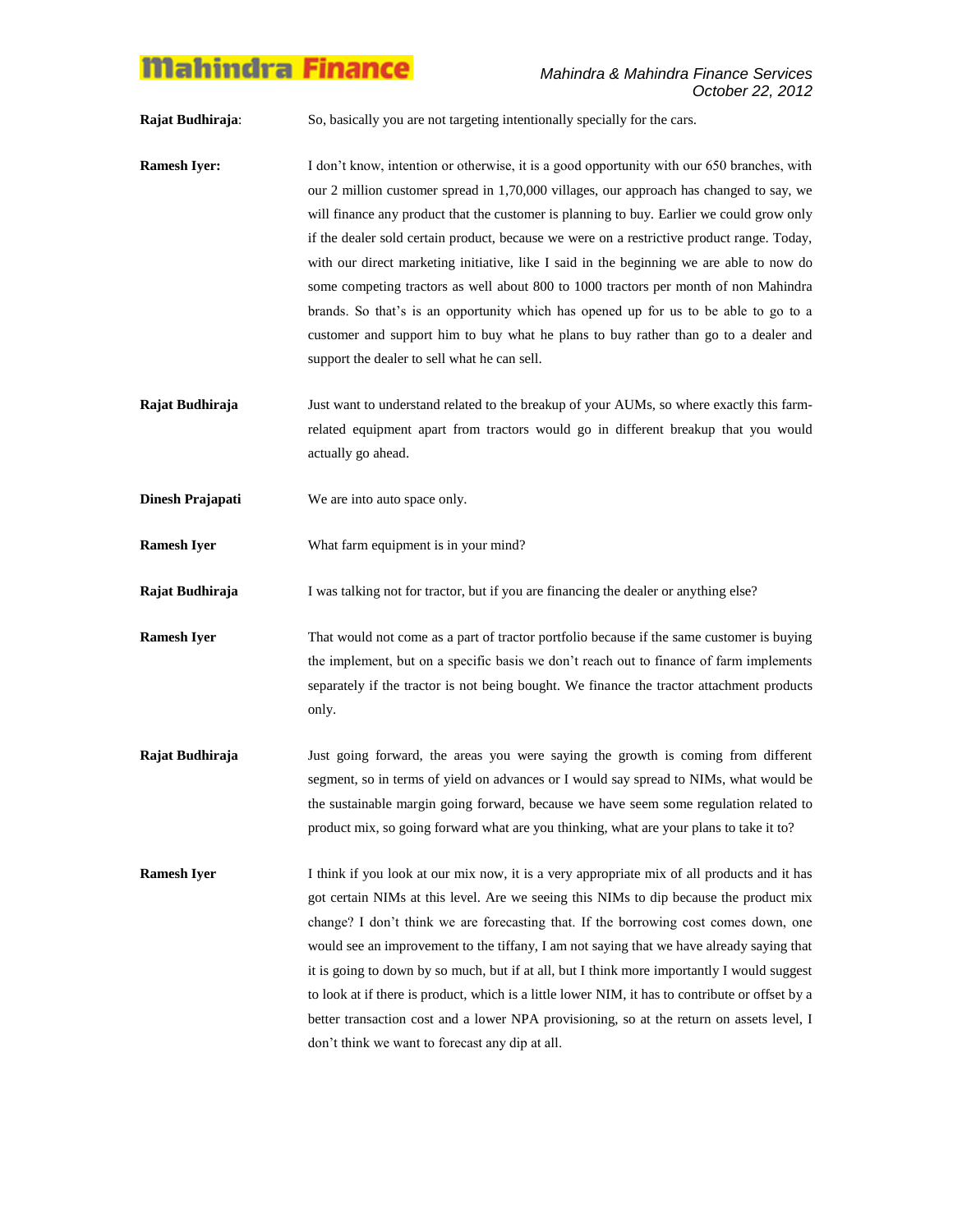- **Moderator** Our next question is from Venkatesh Sanjeevi from ICICI Prudential Asset Management. Please go ahead.
- **Venkatesh Sanjeevi** I just had this question on the particular food provision you have made on SME account. Could you just us what is this SME lending which you do?
- **Dinesh Prajapati** As I was saying, we just started last year or so and there were some lending to the Mahindra Group of Eco Systems and as you know the economic cycle is slightly slower, so there is some delays on account of that, which we are pretty much confident of recovery in this half.
- **Ramesh Iyer** It is a conscious provisioning, it is not that it has already became an NPA or whatever, but since the supply side has been a little slow, we did not want to not make a provision, but I think as we speak itself, this money would have come or will come, so we are very clear, it is just a conscious provision that we have made. To be very honest with you, this is also to put a little pressure internally to the team handling it to say just because it is Mahindra Eco System, we shouldn"t be taking it easy.
- **Venkatesh Sanjeevi** So how large is this SME book?
- **Ramesh Iyer** If you look at a 25,000 crores balance sheet, SME will be some 200 or 300 crores or something like that.
- **Venkatesh Sanjeevi** Most of this will be the Mahindra Eco System?
- **Ramesh Iyer** Most of it or almost all of it. Out of 300 crores, maybe 30 crores is to outsider.
- **Venkatesh Sanjeevi** This is classified under your others category, is it?
- **Dinesh Prajapati** Yes.
- **Venkatesh Sanjeevi** What else is there in the others category?
- **Dinesh Prajapati** Others will have personal loan and some extent two-wheeler loan.
- **Ramesh Iyer** Again 2-wheeler and personal loans are more or less to Mahindra Finance existing customers who are taking either a 2-wheeler or a personal loan, but there again if you recall we have an aggressive provisioning norm, at the end of 60 days we provide even if they are one or two installments delay.
- **Venkatesh Sanjeevi** What are the future plans for SME book and I know the small book right now, but what is your?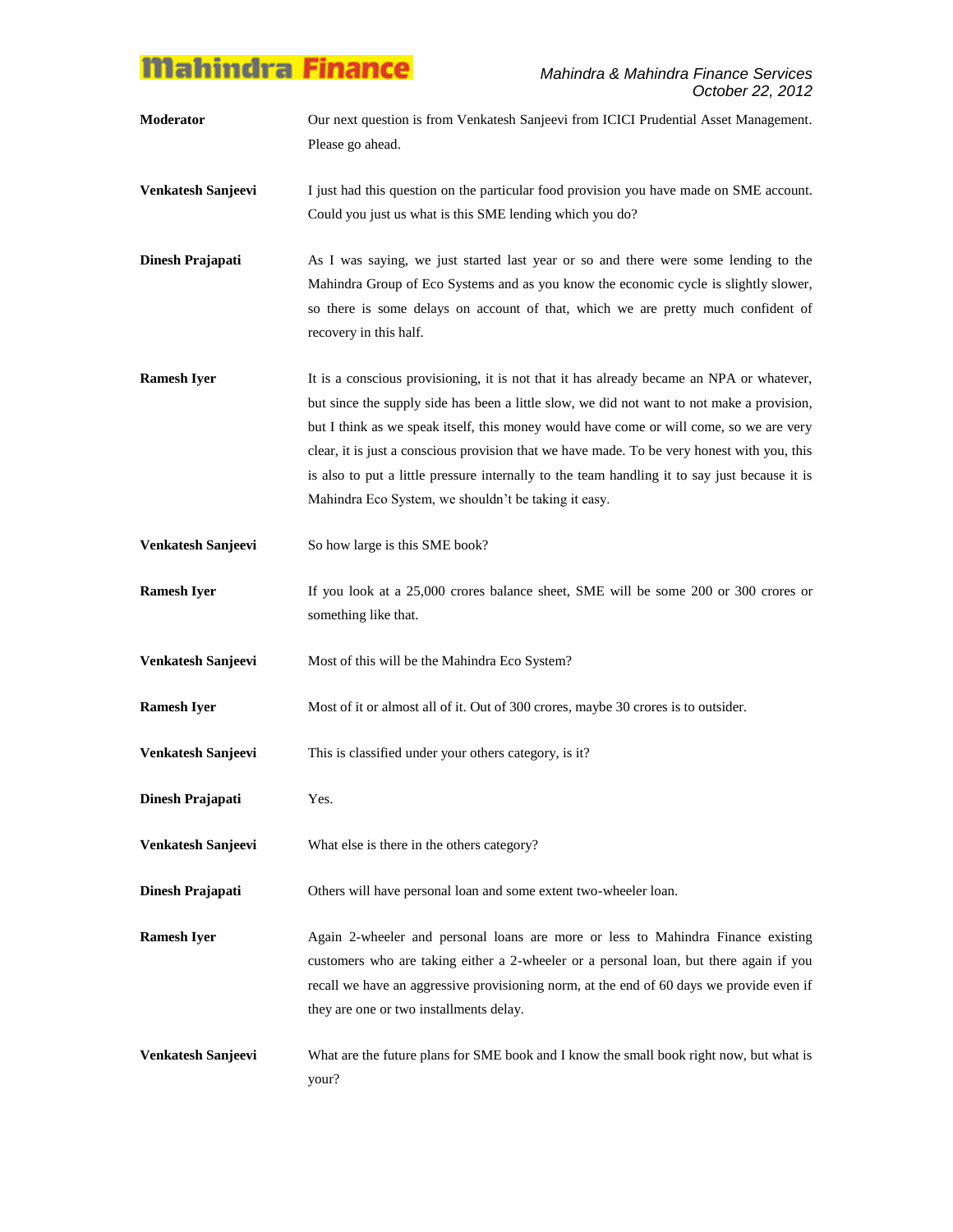#### *Mahindra & Mahindra Finance Services October 22, 2012*

- **Ramesh Iyer** Personally if you ask me, it is not going to be a game change in our book at all. It has a capability to go maybe up to 1000 crores, because when we are very restrictive to auto industry and within on road to start with only Mahindra, I think we will met our feet for two years with M&M to understand what are the challenges, what are the cycle, what are the legal possibilities, all kinds of things before we even launch it as a product to outside.
- **Venkatesh Sanjeevi** Other question on LTV on CD book, let's say one year or maybe one and half year basis, our LTV is increasing or what is the trend on this in particular to your CV and CE book?
- **Ramesh Iyer** In CV and CE, I think the LTV would remain constant, in the sense, if you don't finance their purchase of trailers or tankers or whatever, normally it should be on the chassis will be about 85 to 90% kind of a situation, because we don"t really participate to finance them in an overall project. If you take the overall project, this will not go beyond 50 to 60% on the total project.
- **Venkatesh Sanjeevi** On the chassis what 85 to 90%?

**Ramesh Iyer** But this is for HCV, LCV there is no chassis body kind of a thing.

**Venkatesh Sanjeevi** Has this remained constant over the last 1 year? Because we got some feedback on this.

**Ramesh Iyer** We are on an 18-month player in this, so we launched it only with low LTV. Let me explain, the LTV game is, if you have to protect the market share and if you are a very high market share player, if your insignificant 2% or 3% market share, you can be as strict as you want, you will still get your numbers, but if you are a 40% market share and you want to maintain it more players coming in, offering different products, then I think you get into this high LTV scenario.

**Venkatesh Sanjeevi** Roughly, what would be your market share in the rural car segment?

**Ramesh Iyer** In Maruti, we have about 10% market share and largely done only in the rural segment. In Hyundai again we are the number 1 financial, but Hyundai numbers itself is very low, we do about 1800 cars and I guess about 1500 will be in that segment. So if you ask as a overall car sales and our percentage, I am not too sure that I have it with me, but Maruti being the largest we have about 9 to 10% market share.

**Venkatesh Sanjeevi** Is it 9 to 10% of their overall share?

**Ramesh Iver** Yes, in the represented market, it will be double of this may be about 18%.

**Moderator** Thank you very much. Our next question is from Prashant Shah from Vantage Securities. Please go ahead.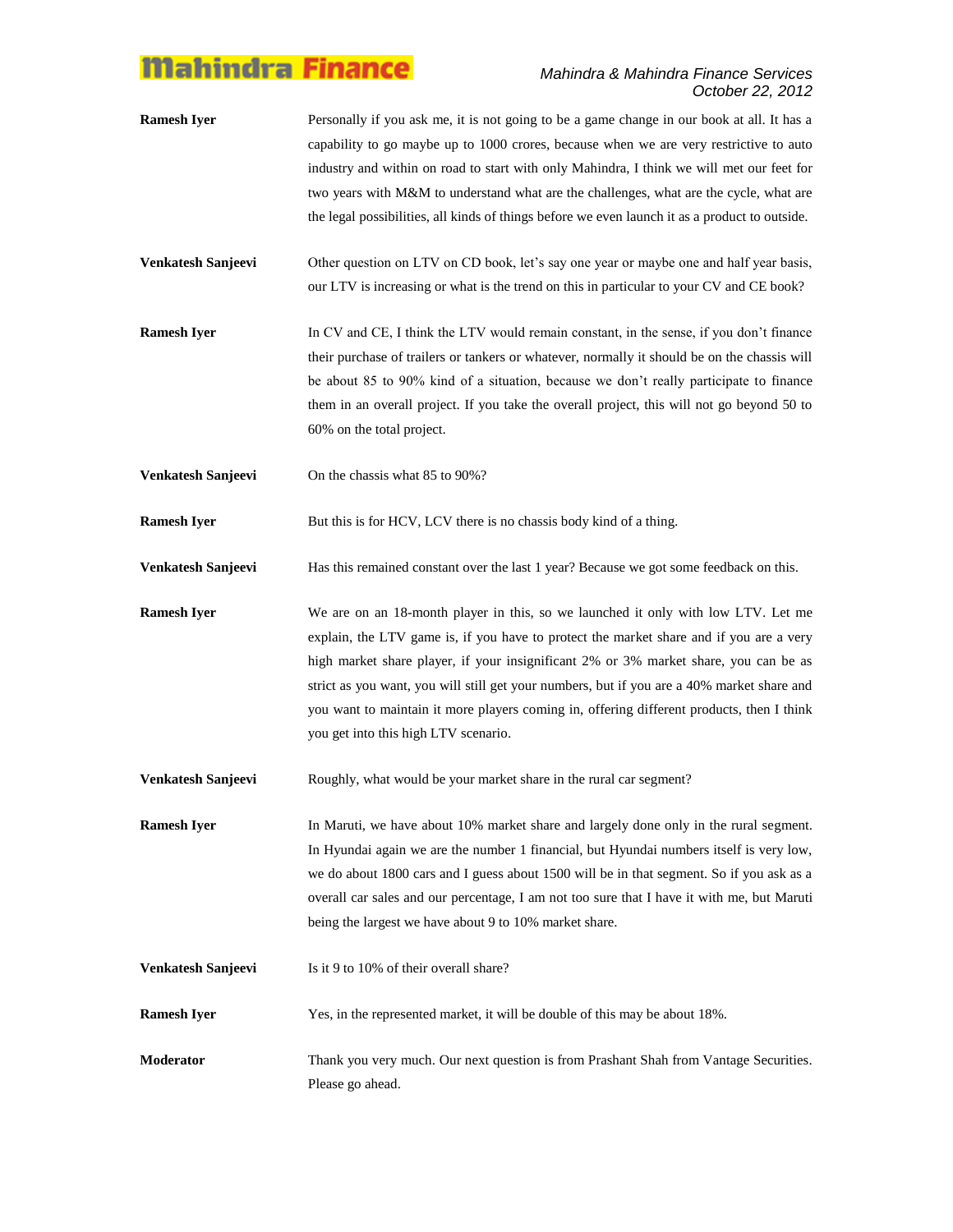- **Prashant Shah** Coming to your PCR, wouldn't it have been better for you to maintain it about 70% because the very economy"s performing, there might be some stress is going ahead in the rural market, we are slipping over from the urban and semi urban markets?
- **Ramesh Iyer** 60 or 70 will depend on how long the asset has remained in your book as NPA. The same asset if it continues with us for next 6 months or 10 months, you will see the coverage automatically will go up to 75 or 80. I would want you to think that if the coverage is 60 to 65, then it has just entered the zone of NPA, then opportunities stays the reposes recover and rectify the situation rather than help go to higher coverage. So definitely we will attempt our best next 6 months to recover, but if we can't, then when we start making higher provision on the same asset, the coverage will move up to that levels.

**Prashant Shah** I was thinking in terms of maybe you could put some counter cyclical provisions like RBI"s mandated Basel-III?

- **Ramesh Iyer** We started doing personal loan or two wheeler where we think that even repossession is a remote opportunity or it is not a cost efficient opportunity. We think we want to make a higher provision which is what we did in the first quarter, so we will go asset class wise and maybe we will take up even geography wise if you see after the festival season and harvest season, if we see some geography not behaving well, then we will start bringing in those factors like one of the years in the past, but otherwise this 6 months, which is normally the good second half of the rural, our best attempt will be to recover if not to repossess, even if that doesn"t happen, then obviously it will go into the next bucket of provision which will improve the coverage ratio.
- **Prashant Shah** In the beginning of the call, it was mentioned that you had one of charging on account of this small ticket, personal and two-wheeler loans of 12.7 crores, you had that in the last quarter also, were you just talking about the last quarter or there was a similar provision this quarter also?

**Ramesh Iyer** We were talking about the first half quarter.

- **Dinesh Prajapati** This is cumulative provision.
- **Ramesh Iver** Yes, cumulative not additional.

**Prashant Shah** In addition to that you had another 15 crores on SME.

- **Ramesh Iyer** Yes, that's one transaction which we said.
- **Prashant Shah** You mentioned that there will be some write-back on account of your securitizations, so what would be the securitization for the quarter in the securitizations income and what would be the extent of the write back during the quarter.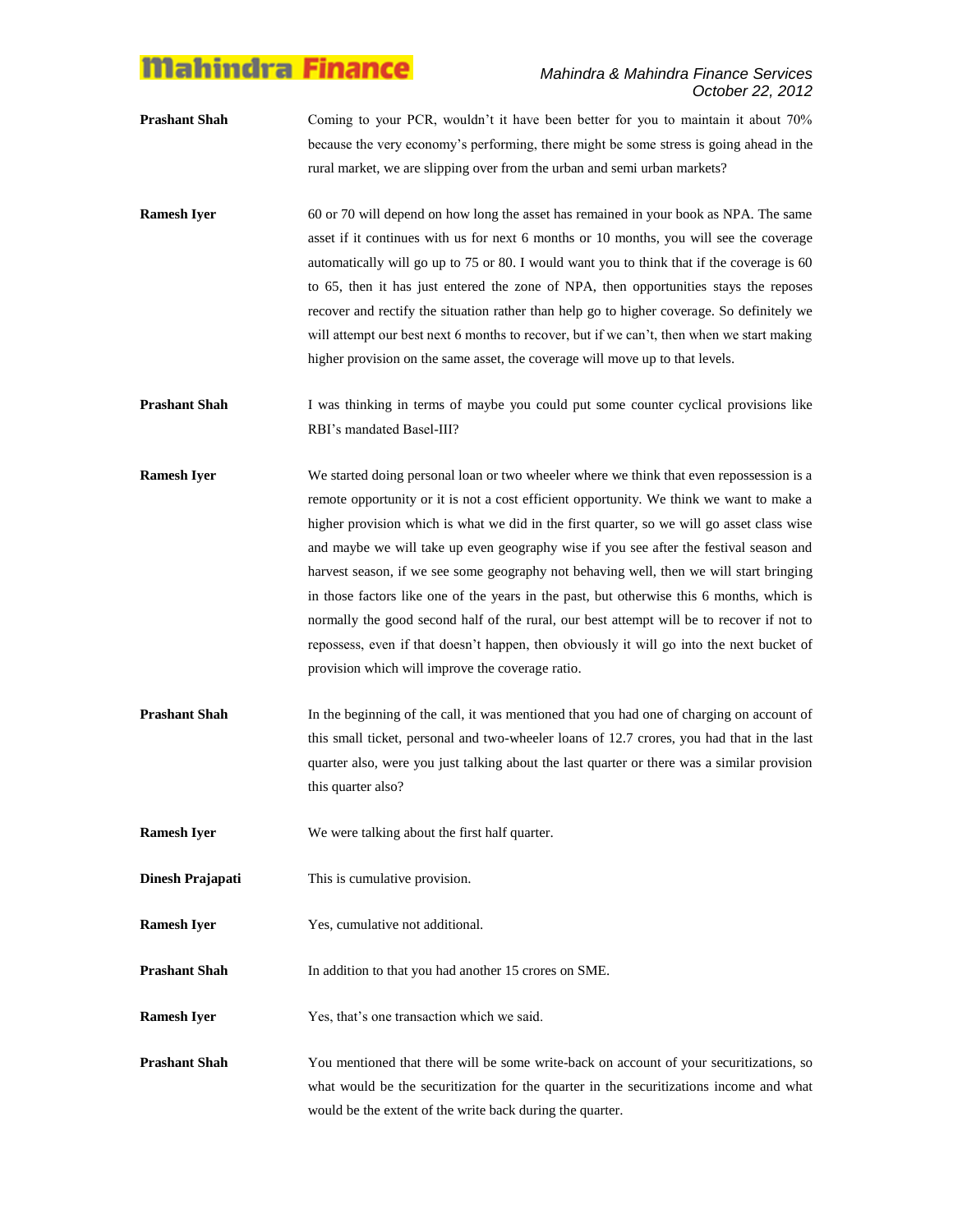**Dinesh Prajapati** During the quarter, we have not done any fresh transaction. There is a pool which was matured in this quarter, so there is a write-back of 8 crores in this quarter.

**Prashant Shah** So, its addition to what it was in the last quarter?

**Dinesh Prajapati** Yes.

- **Prashant Shah** Coming to your branch expansion plans, what will be the extent of your run rate for the next half end for the future periods and you mentioned that you will be focusing more into the rural and semi urban areas, am I correct?
- **Ramesh Iyer** That is where we already work.
- **Prashant Shah** What would be the extent of your run rate? How many branches you are expected to open in the balance of this period and maybe in the future?
- **Ramesh Iyer** Normally we don't drive it by any target of how much we want to have, we look at our customer cluster and then start opening branch, but typically one can feel that overall in a year, it is 10% over the previous year, so I think we may add another 15 to 20 branch to close it at around 650 to 655 branches.
- **Moderator** Our next question is from Shweta Mane from Arihant Capital Market. Please go ahead.
- **Shweta Mane** Just wanted to understand do you have any targeted product mix in place or would it be on similar lines the way we are seeing it today?
- **Ramesh Iyer** I think it will be similar way and this is targeted. In the sense that we will be a dominant player for Mahindra UV tractors, Maruti cars, we have now become the Number 1 for Hyundai cars. In as far as commercial maker, LTV construction is concerned, I think we will be a small player, because the large volumes get sold in urban centres, so it is the opportunity in the rural space will not allow us to become Number 1 or Number 2 there and about 10% of our portfolio, we want to focus on second hand vehicle segment.
- **Shweta Mane** You spoke about tractors and construction equipment segment slowing down and still our disbursements picking up, with similar kind of a growth, we have seen first CV segment to slow down in industry and as well as for your peers, so how has been your performance over there and also the asset quality particularly on the CV segment.

**Ramesh Iyer** That's what I explained. We neither have a concentrated product line or a concentrated market for us to be under pressure of growth. We have a wide spread market and we are insignificant player in terms of market share, it is about 2 to 3%. So we don"t need to reach out and do something substantially different to grow in that segment. If you really look at the CV segment slowing down, it is some fleet operator segment that normally by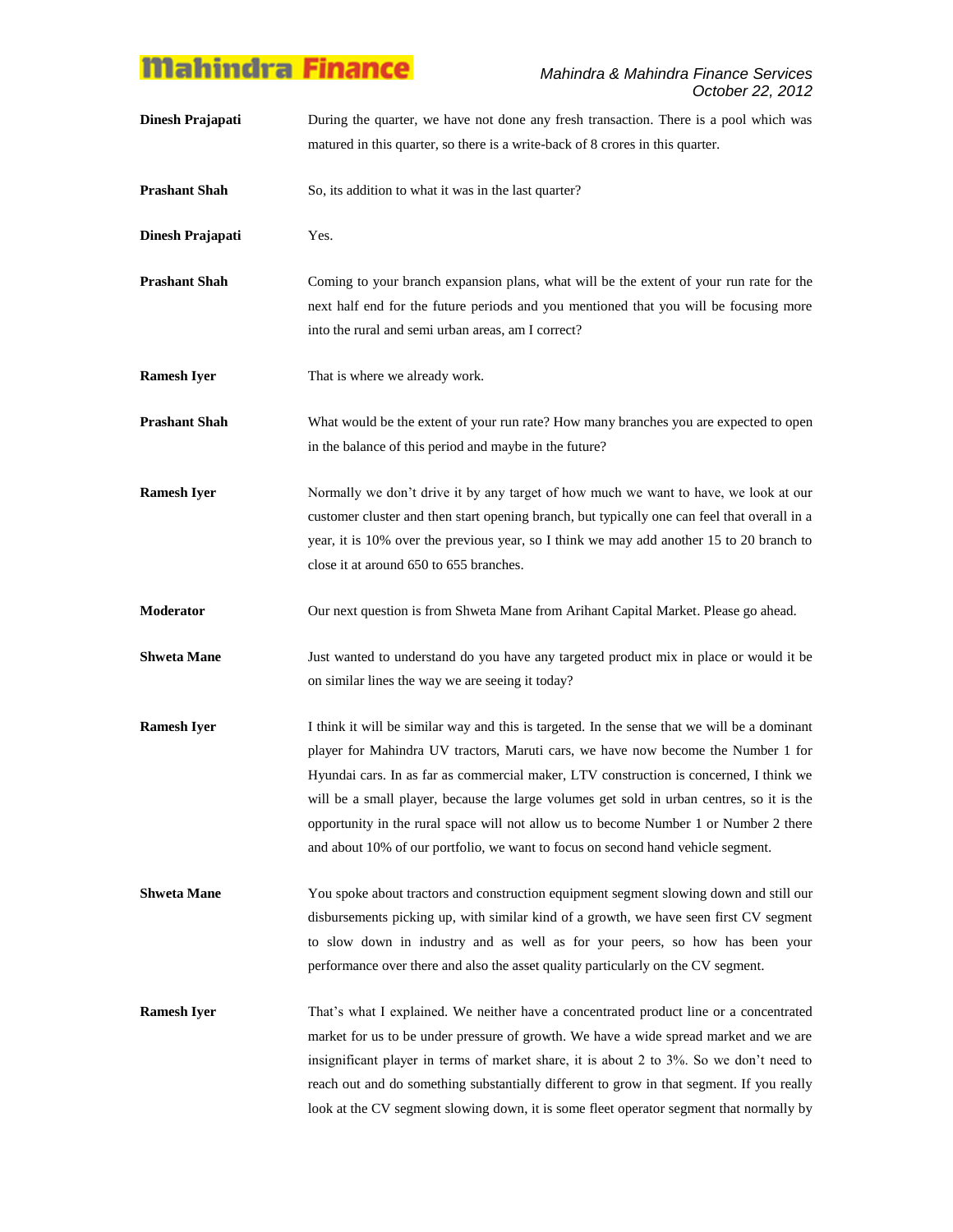very large fleet and that is not our customer segment at all. Our CV includes also LCV and this is a growing segment at 35% currently. That"s why we are growing. If we were to be a very large fleet operator, then we will be narrating the same story as many others to say commercial vehicle is slowing down. Our CV includes even LCV, which is growing and our CV is less than 5 truck buyers one truck two truck buyer and there we are not seeing this kind of an impact for us to really overdo something to maintain market share.

**Shweta Mane** Can we have the LTV segment wise?

**Dinesh Prajapati** In auto it is 71, in commercial vehicle it is around 84, in car it is again 70, in tractor it is around 65, and in preowned vehicle it is again close to 60.

**Ramesh Iver** I just want to add here, this is one of the reasons why we are able to curtail and control our NPA.

**Shweta Mane** If you could throw color on the margin outlook in the light of anticipated rate softening or the new securitization guidelines little bit in favor of NBFC now and you also mentioned in your opening remark, the borrowing cost coming down and lastly change in loan makes which pressurized your yields for past couple of quarters, so in light of these few factors, how do you see your margins shaping up going ahead?

**Ramesh Iyer** At this stage, I can only tell you that if borrowing cost comes down we are not in a hurry to pass it on to customers. Whatever you are forecasting is it is likely to come down, it is something that we can retain over a period of time. In as far as the pressure due to product mix is concerned, while at the NIMs level, one did see some dip even in the past, but it is more than offset by lowering of transaction cost and lowering of NPA in those same segments, which is why the ROA is going up.

**Shweta Mane** If you could give the average number of vehicles repossessed this particular quarter?

**Ramesh Iyer** I think on an average repossess if not more about 1000 or 1200 vehicle per month, but we are able to sell almost 50 to 60% of that volume.

**Moderator** Our next question is from Shrinivas Rao of Deutsche Bank. Please go ahead.

**Shrinivas Rao** The question was on your collection efficiency where they comment that it is kind of improving, it would be helpful if we can get some more colour on exactly how this you expect the trend over the next 6 months?

**Ramesh Iyer** I would think, as I thought I said it already. The second half is normally a much better half from the cash flow perspective because of the festival activity, because of the harvest coming in and then projects restart after the monsoon. Normally one sees in the second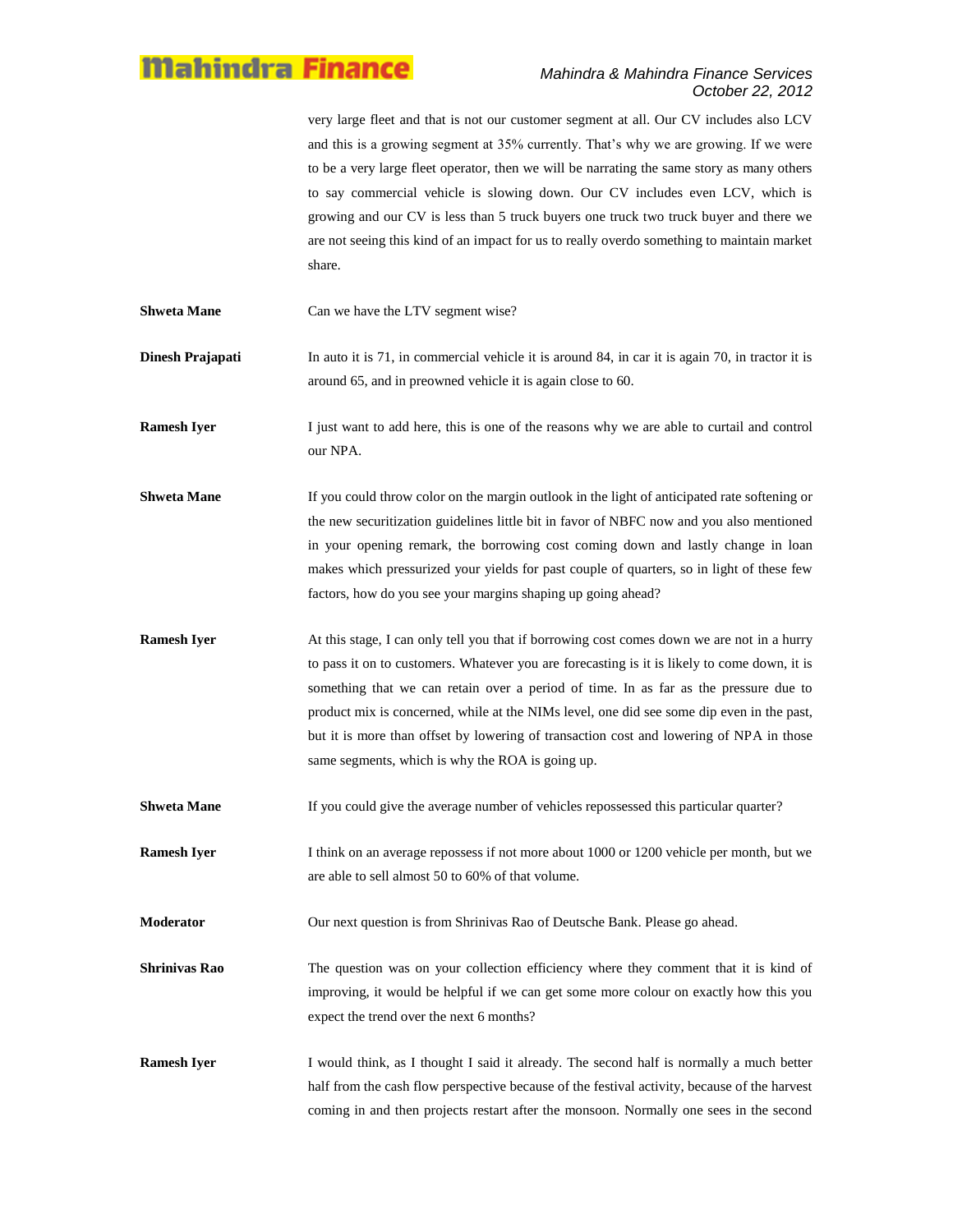#### *Mahindra & Mahindra Finance Services October 22, 2012*

half, the collection efficiencies are much different from the first half, so I was just trying to give an explanation to say if we are 1% better than first half of last year, added to that if things were to pan out the way we forecast for the second half, while we would see even much better improvements. The gap would normally be about 2 to 3% higher in the second half over the first half, if supposing the first half was 95% it normally goes up to even to 98% and during good months of January and February one would even see crossing 100% collection where the overdue starts coming down actually.

- **Shrinivas Rao** Seasonally, of course you always see an improvement in the second half, statistically to this year given that the feedback is festival has been a bit more muted than one would expect?
- **Ramesh Iyer** Let me explain to you. This muted festival is an urban phenomena, not a rural phenomena. I have a feedback of the last couple of days of showroom crowd for vehicles and it is overwhelming crowd. And then you look at Maruti's buoyancy on Alto, they are saying that more than 60 to 70% of it is targeted in that segment.
- **Moderator** Thank you very much. Our next question is from Mahrukh Adajania of Standard Chartered. Please go ahead.
- **Mahrukh Adajania** Lot of discussions has already happened on NPL, can you just give us a flavour of segment wise NPL, I know you said that there is no concentration geography wise or class wise, but yet so because have risen quarter-on-quarter, so which would be the key segments contributing?
- **Ramesh Iyer** Let me just clarify, quarter-on-quarter would always be there because March will be the lowest and therefore if we look at the first quarter, it would be higher, because the correction will happen only in the second half for the same reason that I am explaining that if the cash flows in the rural come only from October onwards, while we would see by close of March the NPAs are at its lowest and the same factor will happen even this year and it has been the last 15-year phenomena. In as far as the overall segment wise is concerned, while it is not ready with us, but I think it will be tractor which will have the highest for the same reason, it will not normally be able to pay during the monsoon and they start paying no sooner the crop pattern starts happening, the first of that one would see is November when the cash crop money comes in and then the second half of it will be January and February when the harvest comes in and there the geographical mix would be South will behave better after January because of the Pongal harvest, etc., North would behave better immediately after November after the soya prices are announced and UP would behave better sometime from March when the sugarcane prices comes in.

**Mahrukh Adajania** What would be the size of your SME book?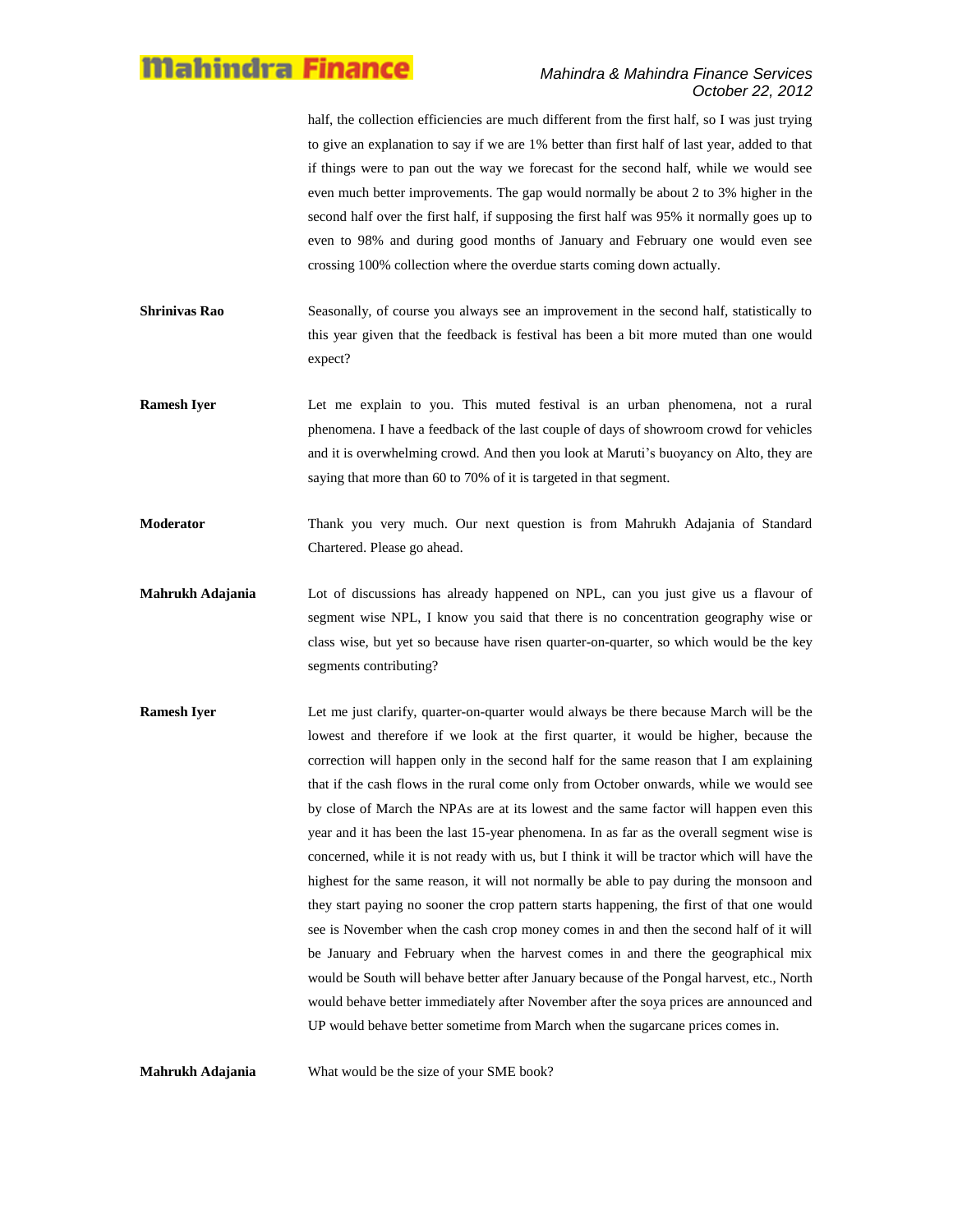**Ramesh Iyer** I think 300 crores is the total book, mainly to Mahindra Equal systems, Mahindra suppliers and their dealers whatever. We are not a major SME player outside the Mahindra ring.

**Mahrukh Adajania** And so this 15 crores which you provided for that is not part of NPL, right?

**Ramesh Iyer** No it is not an NPL account per se, but we have provided for 15 crores on that, but we have in our presentation we have added it to the NPL for this purpose, since we have made a provision. Technically it is not NPL account, but just we have taken a view of little supply constraint that they had, etc., but as we are talking itself maybe this money will come.

**Moderator** Thank you very much. Our next question is from Nilanjan Karfa of Brics Securities. Please go ahead.

**Nilanjan Karfa** The operating expense side, has it remained broadly stable between 32 to 36%, but if you look at the on an average asset basis, I think you are gaining some kind of an operational efficiency, could you throw why is it happening and how do you expect it to trend going forward?

**Ramesh Iyer** I think one has to look at it like this. When you are a single product company from the same branch, you don't grow asset and then your cost therefore remains let us for this purpose 3%, but from the same branch without addition of too much of manpower, if you are able to get benefit of volumes in that market, then your cost starts slightly climbing down. The second is, when you depend on a dealer community for your sales, your pay them certain sales commission for referring to you. We have started a direct vertical called direct marketing vertical where about 10% of the business is generated by us, where there is no acquisition cost at all, that's another factor why it keeps coming down. Third is other than people cost in our branches, everything else is kind of, for any volume it is a fixed cost, for example a rent of a place. If you pay Rs. 5000 rent and you do 1000 vehicle and you start doing 2000 vehicle the cost starts coming down. So infrastructure cost is not a variable for us, people is a variable cost and customer acquisition is a variable cost and therefore if this two variable cost either are better utilized by higher volume or paid less for increasing volume, then your overhead starts climbing down, but if you ask me today we may be at one of our most efficient levels, the chance to improve it could be 20 business points here or there.

**Nilanjan Karfa** If you can throw some colour based on your older branches, which have been in existence for 4 or 5 years, how has this trended and at what level, I am sure it would have peaked out at some level?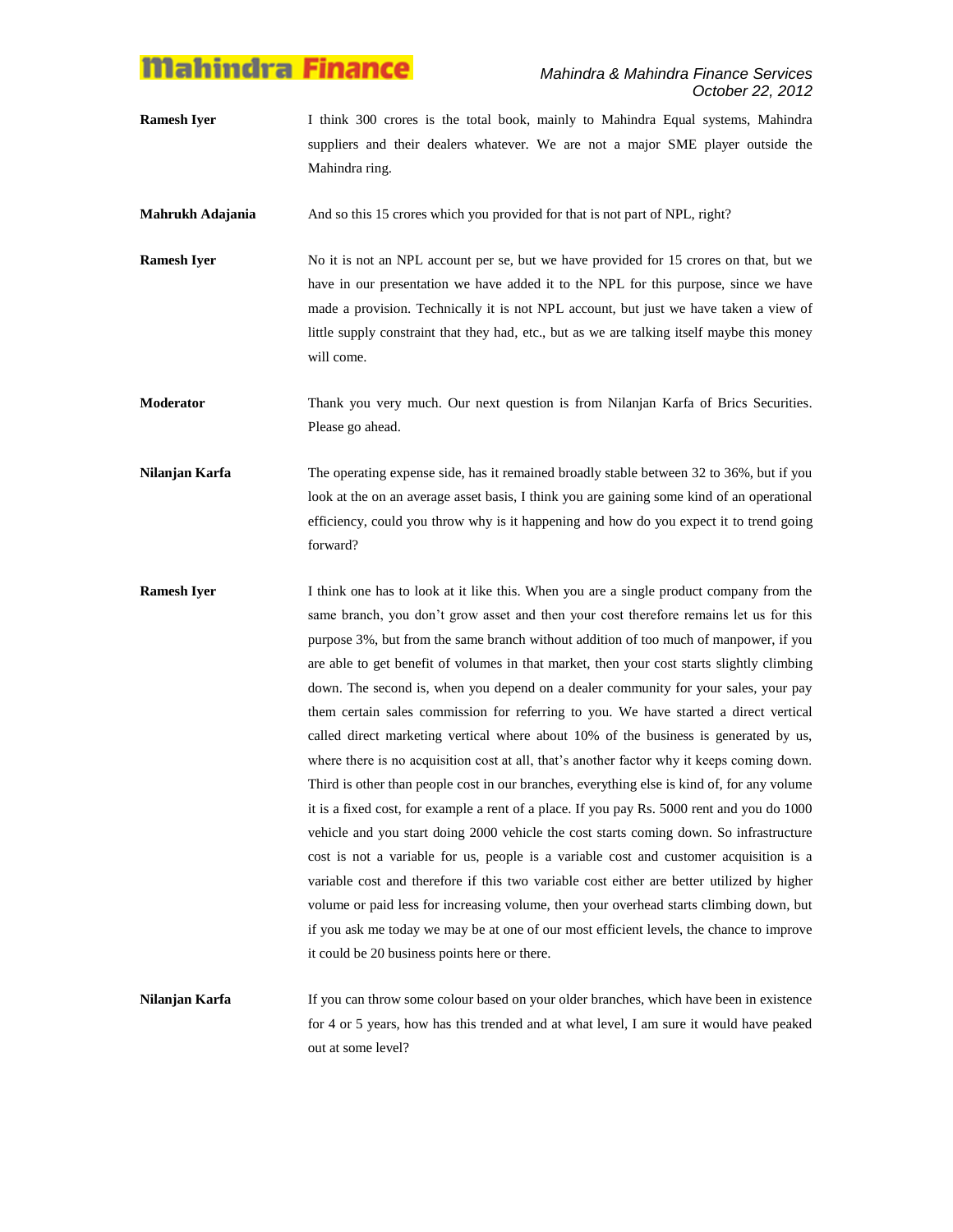#### *Mahindra & Mahindra Finance Services October 22, 2012*

- **Ramesh Iyer** A branch when it becomes more than 3 year or 4 years, and if they don't grow bigger, then the cost will be constant. If they grow bigger, then they go to new premises from where on overhead starts increasing. That is why I am saying we are at our best in terms of whether old or new branch. We are not able to forecast beyond 3% when it falls down substantially, I don"t want to make a comment right now. Because you don"t get the benefit of scale on an All India basis even if you grow at 40%, you will get the benefit only branch wise, which is why I used the term called fixed cost is fixed for a volume, if the variable cost are only people and acquisition cost, and people are related to number of customer that you acquire in that market every month.
- **Nilanjan Karfa** Just wanted to get a flavour, in terms of the project announcements by the local or state government and the cash flow that come out of it, I understand, last couple of quarters it was pretty difficult, how do you see this panning out and how is currently and how do you see spanning out in the view that there might be national actions at least 18 months down the line.
- **Ramesh Iyer** It was the central projects which were a little slow not state projects. Like state projects whether it is Bihar, whether it is Gujarat, whether this Chempi, I think they were all on stream. Yes, there were some delay in cash flows, but projects were not substantially delayed. It was the larger government projects like may be a dam or an irrigation or the power or those kind of projects where there were some slow. So we continue to be bullish on the local level infrastructure projects and we are not financing for very large contractors who borrow 5 to 10 crores from a finance company and all that, we are single truck, single UV those kind of individual finance, their subcontractors are not main contractors.
- **Nilanjan Karfa** Why I wanted to ask that question, we have seen couple of specifically in Maharashtra there is lot of things that have come out on the irrigation side, I am sure this would be pretty similar in terms of finding out scams if it is in other states?

**Ramesh Iyer** Everywhere it will be there, let us believe it that way.

**Nilanjan Karfa** Do you think that it has impacted the overall take off in terms of assets and projects?

**Ramesh Iver** If you finance the main contractor who takes the contract from government, one could have much larger impact because he is depending on the entire flow from there, but the small contractor they are normally people who attach vehicle, so they do not care where and to whom they attach, they will keep moving from contractor A to contractor B, application A to application B and at any point of time, their outstanding would not be more than 1 month billing because that is the cycle in which they live.

**Nilanjan Karfa** So it is a 1-month credit cycle?